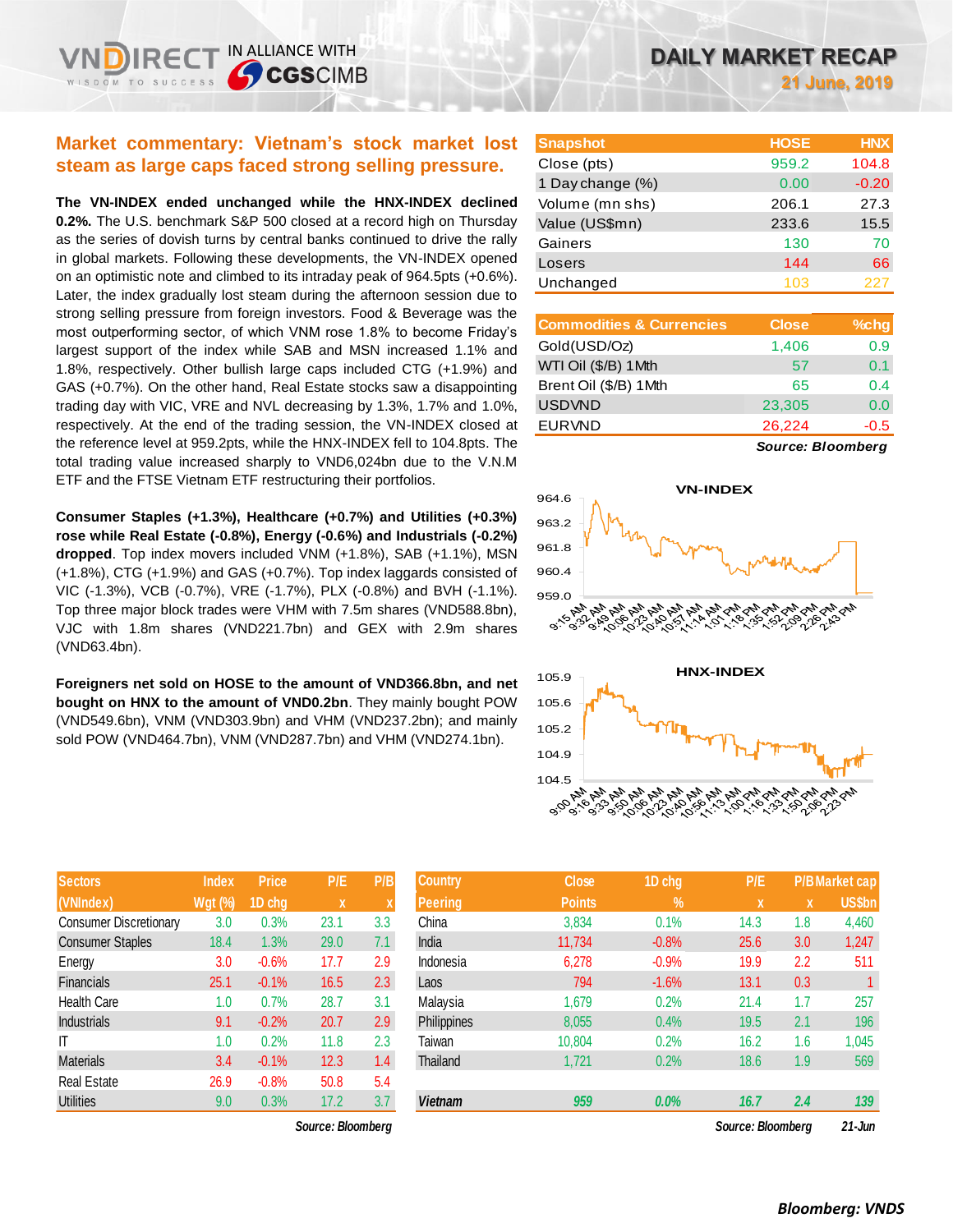### **Market News**

**Brent oil pared its biggest weekly gain in four months after President Donald Trump pulled back from retaliatory strikes on Iran for downing a U.S. drone as tensions flare in the Middle East.** Futures erased gains in London on Friday after the New York Times reported that the strike was called off, but are still up 4% for the week. Trump said earlier Thursday it was hard to believe the downing of the drone in the Persian Gulf was intentional, suggesting a "loose and stupid" individual may have been responsible. Hostility in the region has escalated recently with a missile strike by Yemeni rebels on Saudi Arabia and the attack on two tankers near the Strait of Hormuz, which the U.S. blamed on Iran. While crude has rallied on Middle East tensions, an entrenched U.S.-China trade war has dented the demand outlook and weighed on prices over the past two months. Washington and Beijing are set to resume talks next week, providing a glimmer of hope for the global economy. The drone was shot down to send a "clear message" to the White House, an Iranian military officer said, according to a story published by Iranian state-run media on Thursday. *(Bloomberg)* 

**Vietnam's aviation logistics still at starting point but gathering momentum.** When the CEOs of Vietjet Air and Bamboo Airways signed multi-billion dollar contracts on purchasing Boeing aircraft during U.S. President Trump's visit to Vietnam several months ago, logistics experts hoped the aircraft would include freighters. No further detailed information has been released, but opinions from well informed insiders say freighters were not ordered. Freighters are considered a symbol of a well-developed aviation logistics industry. At present, cargo in Vietnam is carried by passenger aircraft and the volume of commercial goods transported per flight is very limited. In Vietnam, the products transported by air include mobile phones, tablets, cosmetics, textiles, garments and some farm produce. Air transportation only undertakes a small proportion of total transported goods, but accounts for 25% of total export value. Experts believe that in the coming year, aviation logistics will see robust growth thanks to the e-commerce boom. The products bought online are mostly ones with small size and weight. Carrying many products in one single flight will reduce the transportation costs to the acceptable level, VND30,000-50,000 per item. A report showed that the total volume of goods going through airports in Vietnam was 1.13m tonnes in 2017, and the figure is expected to rise to 2.5m tonnes. Of the 1.13m tonnes of air cargo, 230,000 tonnes were domestically transported, while the remaining was internationally. Three Vietnamese airlines, namely Vietnam Airlines, Vietjet Air and Jetstar Pacific, hold a combined 12% of international cargo transportation market, while the other 88% is being held by 64 foreign carriers, which have routes to Vietnam. China and South Korea are the two leading countries in sending goods by air to Vietnam, with 74,000 and 57,000 tonnes exported to Vietnam in 2016, respectively. The cargos were mainly mobile phone accessories, electronic parts for domestic assembling. The United States is Vietnam's leading market in exports by air, with 99,000 tonnes. Regarding infrastructure, only Noi Bai and Tan Son Nhat Airports have separate cargo terminals. At other airports, there is still no area dedicated for cargo handling, let alone an aviation logistics center. Vietnam Airlines, the nation's flag carrier, in anticipation of the increase in the demand for transporting goods by air in the Mekong Delta, is considering setting up an aviation logistics center next to Can Tho Airport. *(Vietnamnet.vn)*

## **Notable Corporate Events**

**Industrial Urban Development Joint Stock Company No.2 (D2D VN) – bonus shares:** Jul 4 and Jul 5 will be the ex-date and the record date, respectively, for issuing bonus shares at a rate of 1:1, the company said. *(Ndh.vn)*

*<to be continued>*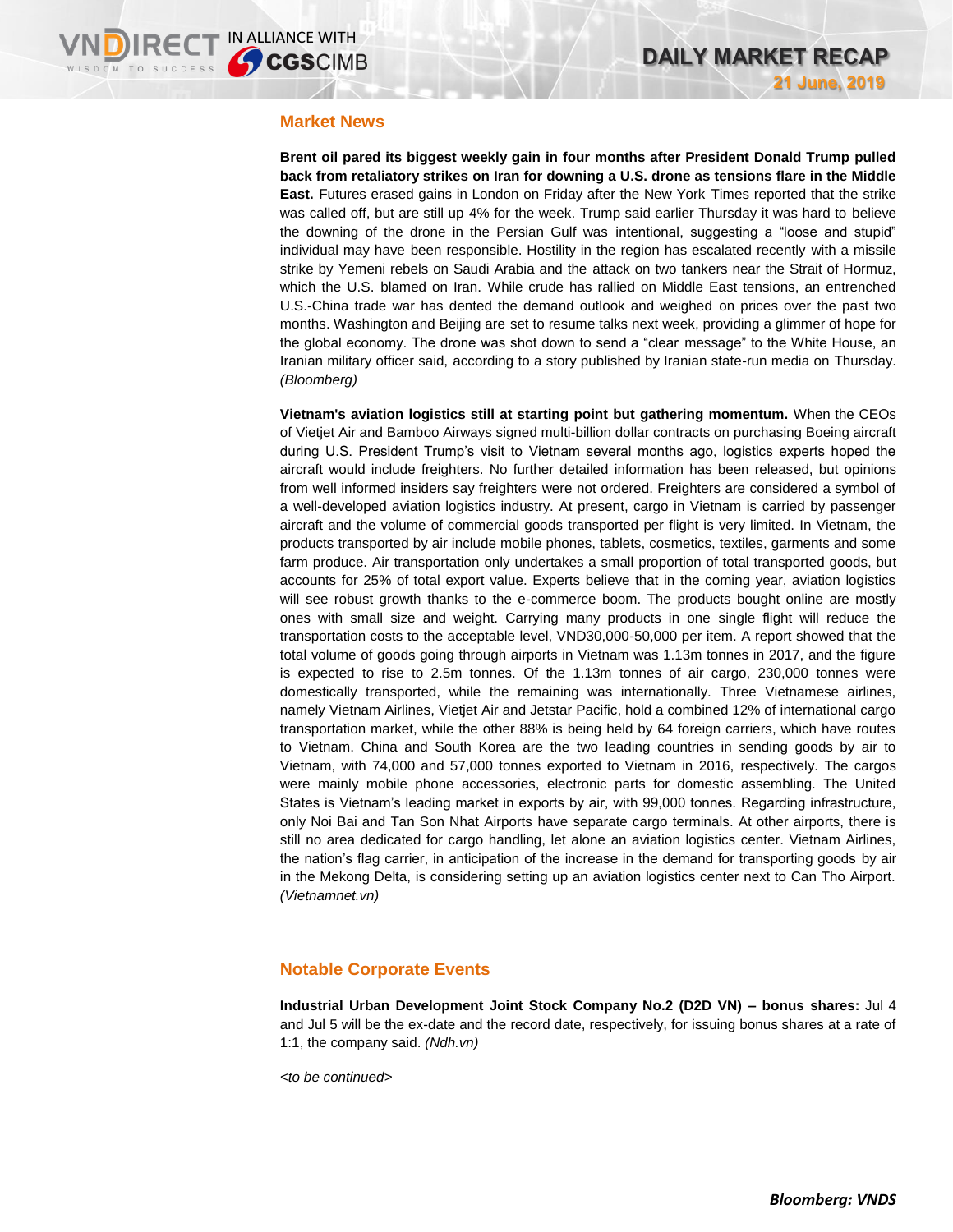# **DAILY MARKET RECAP 21 June, 2019**

# **COVERAGE SUMMARY**

WISDOM TO SUCCESS

VND

IRECT IN ALLIANCE WITH

| Ticker          | <b>Close</b><br>price | <b>Adjusted</b><br>target<br>price | <b>Dividend</b><br>yield | <b>Potential</b><br>return | <b>Rating</b> | Investment thesis summary/Update                                                                                                                                                                                                                                                                                                                                                                                                                                                                                                                             | <b>Latest</b><br>report |
|-----------------|-----------------------|------------------------------------|--------------------------|----------------------------|---------------|--------------------------------------------------------------------------------------------------------------------------------------------------------------------------------------------------------------------------------------------------------------------------------------------------------------------------------------------------------------------------------------------------------------------------------------------------------------------------------------------------------------------------------------------------------------|-------------------------|
| PC <sub>1</sub> | 19,300                | 24,500                             | 0.0%                     | 26.9%                      | <b>ADD</b>    | 1. Robust backlog in 2019F. According to the company, the total<br>backlog of the grid erection and installation segment is estimated at<br>VND2,829bn at the beginning of 2019<br>2. Promising outlook for hydropower segment. Investments in<br>hydropower have gradually helped improved PC1's earnings quality<br>thanks to high margins and recurring, stable revenues.                                                                                                                                                                                 | <b>Link</b>             |
| <b>LPB</b>      | 7,900                 | 12,200                             | 12.6%                    | 67.0%                      | ADD           | 1. LPB has embarked on an extensive branch network expansion<br>initiative that is unmatched by other banks.<br>2. Potential for a boost in fee income from bancassurance.<br>3. LPB is considering migrating to HOSE. A listing on HOSE will<br>increase liquidity for LPB<br>4. High dividend yield on a low valuation.                                                                                                                                                                                                                                    | Link                    |
| <b>NLG</b>      | 30,150                | 35,500                             | 1.7%                     | 19.4%                      | ADD           | 1. Project delay has led to haircut of our FY18F presales estimate.<br>2. Project licenses bode well for FY19F launches.<br>3. New land parcel acquired in Dec to support long term growth.<br>1. ACV is a robust long-term bet on the aviation growth story than                                                                                                                                                                                                                                                                                            | <b>Link</b>             |
| <b>ACV</b>      | 86,300                | 105,000                            | 0.0%                     | 21.7%                      | ADD           | even a basket of domestic airline stocks.<br>2. MOT's divestment of ACV stake to be a significant catalyst.<br>3. High return on capital and superior growth prospects justify                                                                                                                                                                                                                                                                                                                                                                               | <b>Link</b>             |
| <b>DPM</b>      | 16,000                | 20,000                             | 6.3%                     | 31.3%                      | ADD           | valuation premium.<br>1. Core urea business could face near-term margin pressure due to<br>the expected increases in gas input prices, which will outweigh ASP<br>recovery, in our view.<br>2. NH3-NPK project is the earnings growth driver over the next few<br>years, contributing 1.4-2.6tr annually to revenue starting from<br>2018F. However high interest expense and D&A burden could result<br>in annual losses in 2019-20F.<br>3. Pending VAT policy change in Vietnam is expected to boost<br>DPM's gross margin by 2-3% pts from 2019F onwards. | Link                    |
| QNS             | 29,300                | 43,900                             | 1.7%                     | 51.5%                      | ADD           | 1. QNS is the leading branded soymilk player in Vietnam and a<br>major sugar producer.<br>2. The company commanded 82% market share of the packaged<br>soymilk market and accounted for around 10% of total nationwide<br>sugar supply in 2017.                                                                                                                                                                                                                                                                                                              | Link                    |
| <b>LTG</b>      | 22,800                | 38,300                             | 8.8%                     | 76.8%                      | ADD           | 1. Market leader in the CPC segment with 21% market share (vs.<br>second largest player VFG with 8.3% market share). LTG could<br>easily maintain the market leadership in the segment thanks to (1)<br>extensive distribution network, and (2) established long-term<br>relationships with suppliers.<br>2. Long-term strategy is to focus on the Agrifood segment with high<br>potential in export markets such as China, Philippines, Indonesia,<br>etc.<br>3. LTG is trading far below its domestic peers.                                               | Link                    |
| ۷СВ             | 71,000                | 73,800                             | 1.1%                     | $5.1\%$                    | <b>HOLD</b>   | 1. Solid core earnings growth with earnings from divestment and<br>bancassurance deals creating uncaptured upside<br>2. Strongly positioned to penetrate the retail banking segment.<br>3. Well-regarded bank with best-in-class asset quality and strong<br>deposit franchise.<br>4. Successful private placement enhanced capital buffers.                                                                                                                                                                                                                 | <b>Link</b>             |
| <b>MBB</b>      | 21,300                | 34,000                             | 2.8%                     | 62.4%                      | ADD           | 1. Solid earnings on improving NIM and strong fee income growth<br>with huge room to continue to boost asset yields.<br>2. Continued shift towards retail lending supports NIM expansion.<br>3. Dynamic strategy to boost fee income.<br>4. Prudent risk management evinced by a clean balance sheet<br>1. The leading market player in consumer finance with high returns                                                                                                                                                                                   | <u>Link</u>             |
| <b>VPB</b>      | 19,300                | 21,200                             | 0.0%                     | 9.8%                       | <b>HOLD</b>   | on capital.<br>2. Stricter credit controls hampered earnings growth in FY18.<br>3. More digitalisation initiatives to grow fee income and cut costs.<br>VPB has launched a new digital platform in SME banking, retail<br>banking and consumer finance.                                                                                                                                                                                                                                                                                                      | <u>Link</u>             |
| <b>TCM</b>      | 26,800                | 32,300                             | 1.9%                     | 22.4%                      | ADD           | 1. The only vertically-integrated textile manufacturer in Vietnam.<br>2. Sears's bankruptcy will dent FY18 and FY19F earnings.<br>3. EVFTA is expected to confer a competitive advantage to TCM<br>due to "Fabric forward Rules of Origin"                                                                                                                                                                                                                                                                                                                   | <b>Link</b>             |
| <b>HPG</b>      | 23,700                | 33,100                             | 0.0%                     | 39.7%                      | ADD           | 1. We believe HPG will further consolidate its domestic market<br>share.<br>2. Higher sales volume but lower ASP<br>3. Slight delay and capex overruns on the second phase of Dung<br>Quat Steel Complex project.                                                                                                                                                                                                                                                                                                                                            | <u>Link</u>             |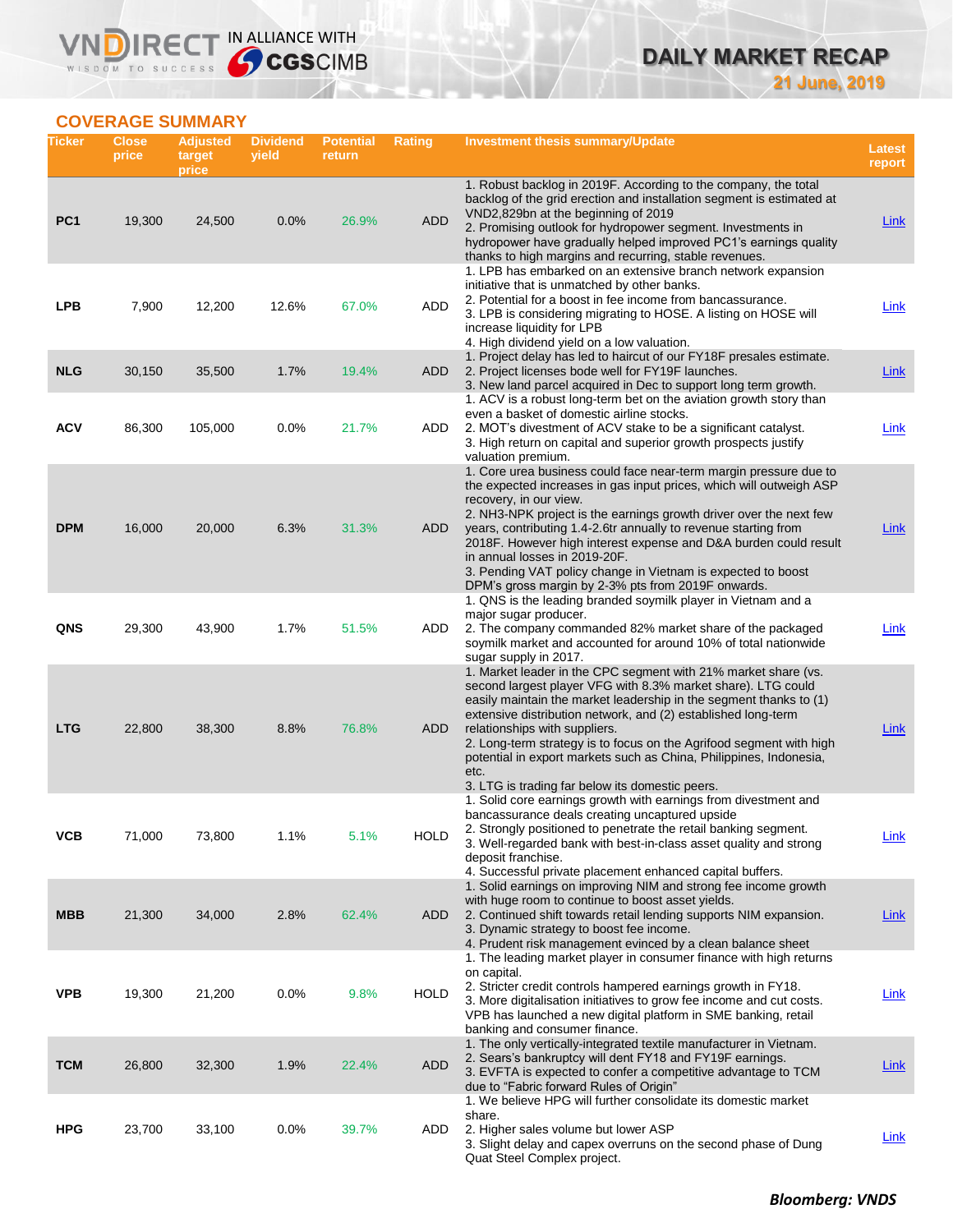# **DAILY MARKET RECAP**

**21 June, 2019**

| Ticker     | Close<br>price | <b>Adjusted</b><br>target<br>price | <b>Dividend</b><br>yield | <b>Potential</b><br>return | <b>Rating</b> | <b>Investment thesis summary/Update</b>                                                                                                                                                                                                                                                                                                                                                                                                                                             | <b>Latest</b><br>report |
|------------|----------------|------------------------------------|--------------------------|----------------------------|---------------|-------------------------------------------------------------------------------------------------------------------------------------------------------------------------------------------------------------------------------------------------------------------------------------------------------------------------------------------------------------------------------------------------------------------------------------------------------------------------------------|-------------------------|
| <b>PVT</b> | 16,400         | 21,000                             | 6.8%                     | 34.8%                      | <b>ADD</b>    | 1. A beneficiary of secular oil and gas demand growth in Vietnam<br>with stable cash flow and a robust business model.<br>2. PVT boasts a stable business model with assured annual<br>transportation volumes and long-term charter rates.<br>3. We see the ongoing fleet rejuvenation benefitting PVT's long-<br>term prospects.                                                                                                                                                   | <b>Link</b>             |
| <b>STK</b> | 23,000         | 25,200                             | 6.5%                     | 16.1%                      | ADD           | 1. Second-largest synthetic fiber manufacturer in Vietnam.<br>2. STK is a direct beneficiary of CPTPP and the US-China trade<br>war.<br>3. Trang Bang 5 (TB5) project's commercial operations will start in<br>1Q19F.                                                                                                                                                                                                                                                               | Link                    |
| AAA        | 18,400         | 25,300                             | 11.0%                    | 48.5%                      | <b>ADD</b>    | 1. AAA is the largest plastic packaging manufacturer and exporter in<br>South East Asia, with current production capacity of 8,000<br>tonnes/month.<br>2. AAA will be able to capture market share globally in countries<br>such as Japan and the U.S.<br>3. AAA aims to expand its production and adopt effective cost<br>controls.                                                                                                                                                | Link                    |
| <b>PNJ</b> | 74,200         | 94,900                             | 2.4%                     | 30.3%                      | ADD           | 1. PNJ is leading the jewellery market in Vietnam with an estimated<br>30% market share in the branded segment in 2018, per<br>management.<br>2. Extensive store network and still expanding.<br>3. Sustained momentum at PNJ Gold and anticipated turnaround at<br>PNJ Silver to drive strong topline growth.                                                                                                                                                                      | <b>Link</b>             |
| <b>KDH</b> | 24,350         | 25,800                             | 2.1%                     | 8.0%                       | <b>HOLD</b>   | 1. KDH owns 500ha land bank in the inner city area of HCMC<br>following its recent merger with Binh Chanh Construction &<br>Investment (BCI, Unlisted).<br>2. Its strategy to develop mid-range condos and gated townhouse<br>communities makes for a diversified range of products and lowers<br>market risk.<br>3. We believe KDH's high quality housing developments have<br>helped it to establish its brand name among prospective buyers,<br>driving strong sales absorption. | <b>Link</b>             |
| <b>DCM</b> | 8,180          | 9,900                              | 6.1%                     | 27.1%                      | ADD           | 1. Parent company PVN guarantees 12% ROE for the company's<br>urea operations in FY15-18F, protecting DCM from adverse market<br>movements.<br>2. Changes to Vietnam's VAT policy in 2018-19F could help expand<br>DCM's gross margin by 3-4% from 2019F onwards, in our view.<br>3. Uncertainty around 2019F input gas price policy, however, is a<br>major risk that could counter positive effects of VAT policy change.                                                         | Link                    |
| <b>VTP</b> | 144,800        | 157,000                            | 1.0%                     | 9.5%                       | <b>HOLD</b>   | 1. High growth company in a fast-evolving industry.<br>2. VTP's market share gains can be attributed to advanced<br>technology and strong infrastructure.<br>3. VTP's core sales is expected to grow at a CAGR of 48.5% to<br>2020.<br>4. Healthy financial status with strong cash reserves and high ROE.                                                                                                                                                                          | Link                    |
| <b>ACB</b> | 29,500         | 39,800                             | 0.0%                     | 34.9%                      | ADD           | 1. Well-established retail brand name and customer base.<br>2. Large retail customer base enables a strong fee income<br>franchise.<br>3. Legacy issues resolved, resulting in a healthy balance sheet.                                                                                                                                                                                                                                                                             | <b>Link</b>             |
| <b>GAS</b> | 105,500        | 91,600                             | 3.9%                     | $-9.2%$                    | <b>HOLD</b>   | 1. Flat oil price outlook could weigh on sales growth<br>2. Depleting gas supply puts pressure on input costs<br>3. Demand and capacity expansion to partly offset rising costs                                                                                                                                                                                                                                                                                                     | Link                    |
| <b>PVS</b> | 23,200         | 25,000                             | 5.2%                     | 13.0%                      | <b>HOLD</b>   | 1. A diversified oilfield services company with strong financial health<br>2. Key beneficiary of Vietnam's push for renewed dry gas reserves<br>3. Strong earnings growth expected in FY18-21F                                                                                                                                                                                                                                                                                      | Link                    |
| <b>PVD</b> | 18,800         | 20,000                             | 0.0%                     | 6.4%                       | <b>HOLD</b>   | 1. PVD's rig fleet as young enough to benefit from anticipated global<br>oilfield services market upturn<br>2. We differ in expecting PVD's profitability to turn around in FY19-<br>21F                                                                                                                                                                                                                                                                                            | <b>Link</b>             |
| MSH        | 59,600         | 62,500                             | 5.9%                     | 10.8%                      | <b>HOLD</b>   | 1. MSH leads position in apparel manufacturing industry, solidified<br>by a strong customer base of global premium fashion brands.<br>2. A change in product mix with larger contribution from high-margin<br>FOB (Free on Board) apparel production is expected to be the near-<br>term growth driver.                                                                                                                                                                             | <b>Link</b>             |
| <b>MWG</b> | 91,000         | 118,800                            | 1.5%                     | 32.1%                      | ADD           | 1. Mobile World Investment Corporation (MWG) is the largest<br>consumer electronics retailer in term of both revenue and earnings.<br>2. We see long-term potential in the grocery retail business,<br>underpinned by: 1) high-growth segment to lure both local and<br>foreign retailers; and 2) improving performance of BHX in late-2018.                                                                                                                                        | <u>Link</u>             |

IN ALLIANCE WITH

VI

n

 $R \in C$ 

WISDOM TO SUCCESS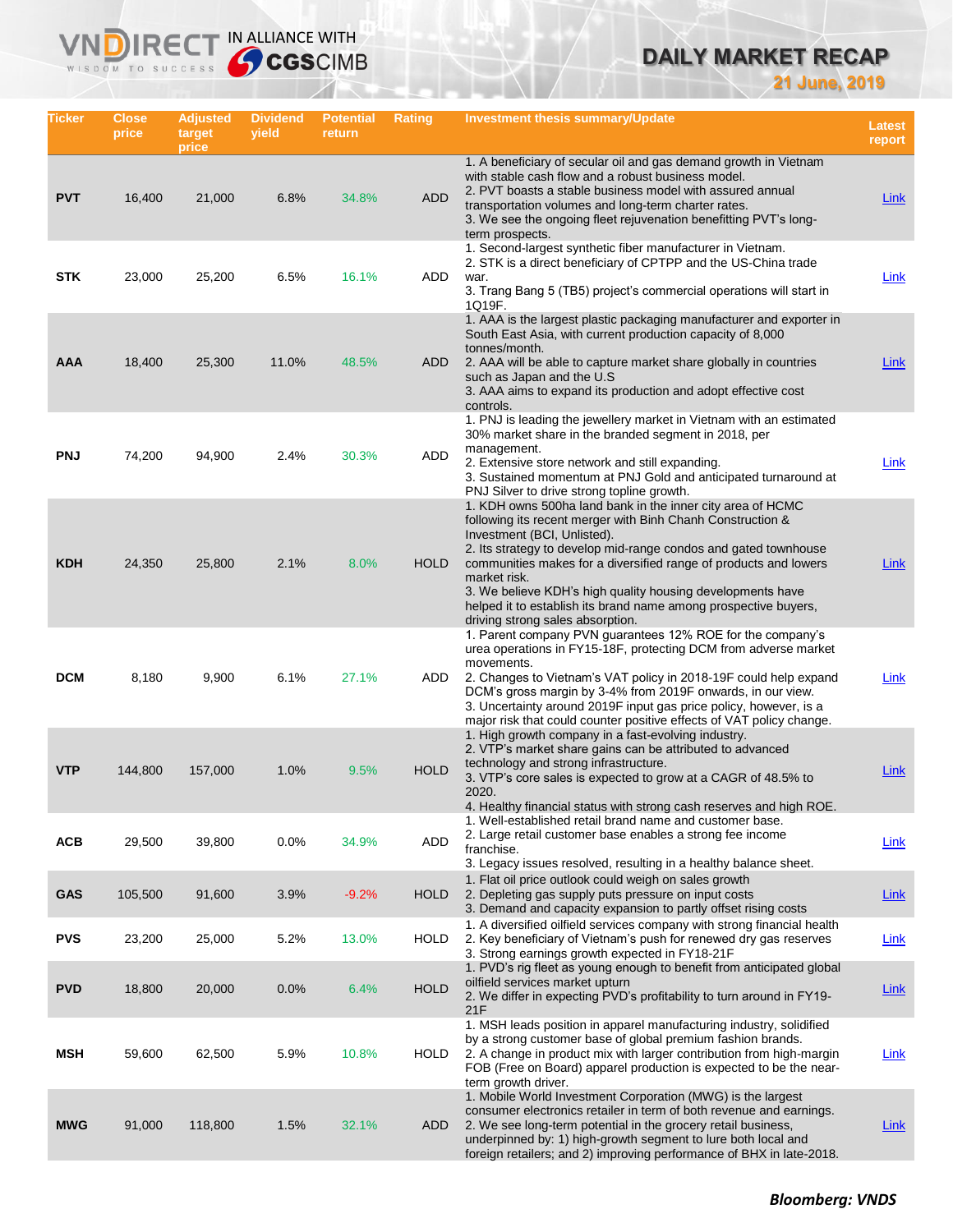

# **21 June, 2019**

| <b>Ticker</b> | <b>Close</b><br>price | <b>Adiusted</b><br>target<br>price | vield   | Dividend Potential<br><b>return</b> | Rating | <b>Investment thesis summary/Update</b>                                                                                                                                                                                                                               | <b>Latest</b><br>report |
|---------------|-----------------------|------------------------------------|---------|-------------------------------------|--------|-----------------------------------------------------------------------------------------------------------------------------------------------------------------------------------------------------------------------------------------------------------------------|-------------------------|
| <b>POW</b>    | 15.400                | 18.334                             | $0.0\%$ | 19.1%                               | ADD    | 1. The leading gas-fired power producer in Vietnam<br>2. Riding the anticipated power shortage in the South of Vietnam<br>3. Well-positioned to excel in the competitive electricity market<br>4. Vigorous 2019F outlook, solid EPS growth of 16.6% over FY18-<br>21F | Link                    |

**VNDIRECT IN ALLIANCE WITH**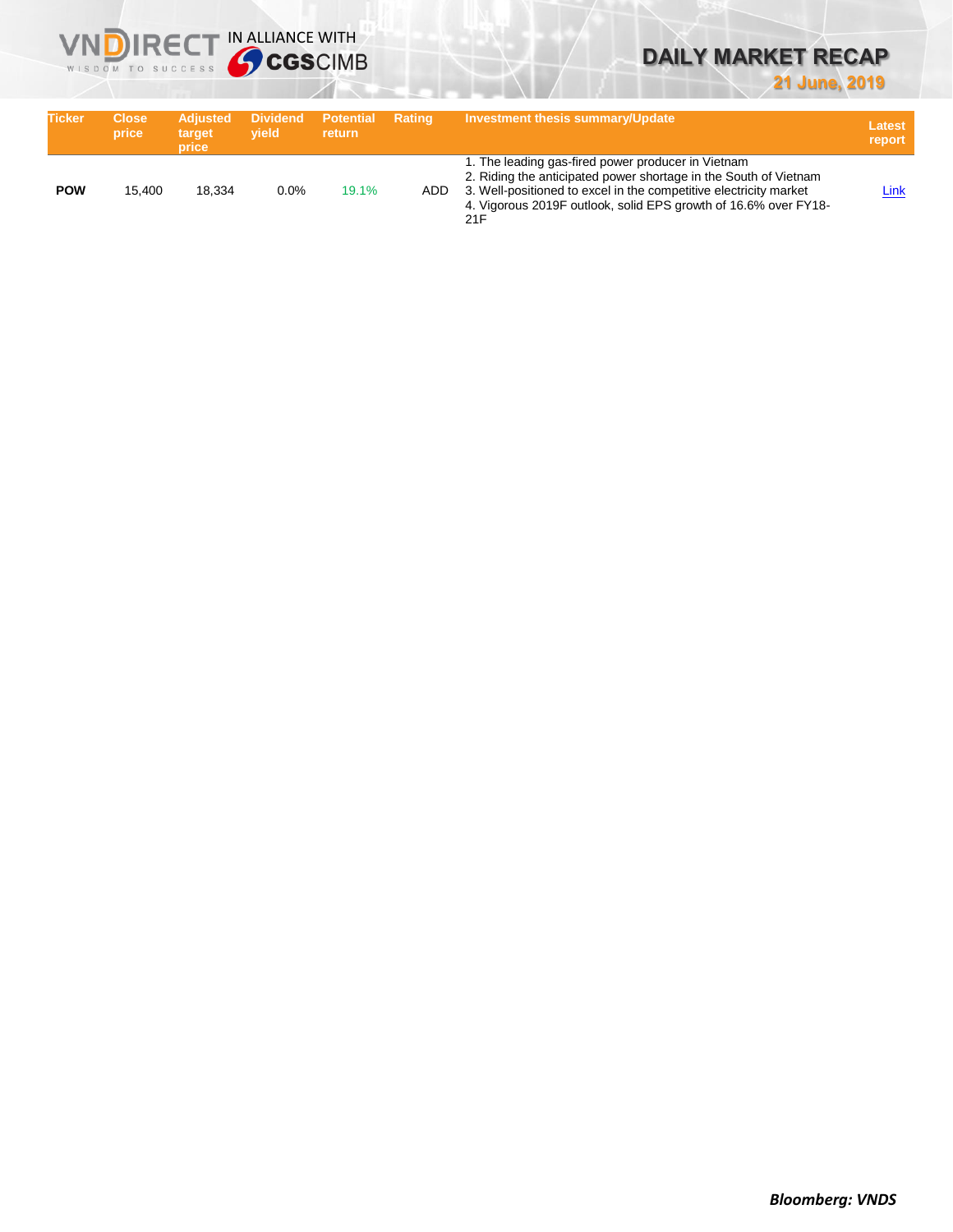# **MARKET MOVEMENTS**

WISDOM TO SUCCESS

n

| <b>HOSE</b>        |              |       |      |         |              |
|--------------------|--------------|-------|------|---------|--------------|
| <b>Top gainers</b> |              |       |      |         | <b>VND</b>   |
| <b>Ticker</b>      | Last         | Cha   | %chq | Vol.    | <b>Index</b> |
|                    | <b>Price</b> |       |      |         | impact       |
| TN <sub>1</sub>    | 54,200       | 3,500 | 6.90 | 1,120   | 0.014        |
| <b>CCL</b>         | 5,450        | 350   | 6.86 | 1.10MLN | 0.005        |
| <b>TDW</b>         | 23,500       | 1,500 | 6.82 | 240     | 0.004        |
| <b>TCT</b>         | 57,600       | 3,600 | 6.67 | 5,980   | 0.014        |
| <b>TMS</b>         | 28,750       | 1.750 | 6.48 | 90      | 0.025        |

**IRECT IN ALLIANCE WITH** 

| <b>Top losers</b> |              |          |         |         | <b>VND</b>   |
|-------------------|--------------|----------|---------|---------|--------------|
| <b>Ticker</b>     | Last         | Cha      | %chq    | Vol.    | <b>Index</b> |
|                   | <b>Price</b> |          |         |         | impact       |
| <b>HVX</b>        | 3,070        | $-230$   | $-6.97$ | 20      | $-0.003$     |
| <b>VSI</b>        | 29,700       | $-2,200$ | $-6.90$ | 1,420   | $-0.009$     |
| <b>TNI</b>        | 10,950       | -800     | $-6.81$ | 591,480 | $-0.013$     |
| <b>ABT</b>        | 39,000       | $-2,800$ | $-6.70$ | 10      | $-0.012$     |
| <b>CLW</b>        | 17.700       | $-1.250$ | $-6.60$ | 10      | $-0.005$     |

| <b>VND</b><br><b>Top index movers</b> |              |       |      |         |              |  |  |  |
|---------------------------------------|--------------|-------|------|---------|--------------|--|--|--|
| <b>Ticker</b>                         | Last         | Cha   | %chq | Vol.    | <b>Index</b> |  |  |  |
|                                       | <b>Price</b> |       |      |         | impact       |  |  |  |
| VNM                                   | 125,500      | 2,200 | 1.78 | 2.61MLN | 1.145        |  |  |  |
| <b>SAB</b>                            | 278,000      | 3,000 | 1.09 | 9.220   | 0.575        |  |  |  |
| <b>MSN</b>                            | 84,000       | 1,500 | 1.82 | 739.810 | 0.521        |  |  |  |
| <b>CTG</b>                            | 21,400       | 400   | 1.90 | 4.66MLN | 0.445        |  |  |  |
| <b>GAS</b>                            | 105,500      | 700   | 0.67 | 194,280 | 0.400        |  |  |  |

| <b>VND</b><br><b>Top index laggers</b> |              |          |         |         |              |  |  |  |
|----------------------------------------|--------------|----------|---------|---------|--------------|--|--|--|
| <b>Ticker</b>                          | Last         | Cha      | %chq    | Vol.    | <b>Index</b> |  |  |  |
|                                        | <b>Price</b> |          |         |         | impact       |  |  |  |
| VIC                                    | 114,500      | $-1,500$ | $-1.29$ | 594.210 | $-1.499$     |  |  |  |
| <b>VCB</b>                             | 71,000       | $-1,100$ | $-0.70$ | 1.79MLN | $-0.554$     |  |  |  |
| <b>VRE</b>                             | 34,300       | -600     | $-1.72$ | 1.96MLN | $-0.417$     |  |  |  |
| <b>PLX</b>                             | 63,000       | $-500$   | $-0.79$ | 501,900 | $-0.193$     |  |  |  |
| <b>BVH</b>                             | 79,500       | -900     | $-1.12$ | 483,210 | $-0.188$     |  |  |  |

|               | <b>VND</b><br><b>Top liquidity</b> |        |         |         |              |  |  |  |  |  |  |  |  |
|---------------|------------------------------------|--------|---------|---------|--------------|--|--|--|--|--|--|--|--|
| <b>Ticker</b> | Last                               | Cha    | %chq    | Val.    | <b>Index</b> |  |  |  |  |  |  |  |  |
|               | <b>Price</b>                       |        |         | (VNDbn) | impact       |  |  |  |  |  |  |  |  |
| <b>POW</b>    | 15.400                             | $-100$ | $-0.65$ | 514     | $-0.070$     |  |  |  |  |  |  |  |  |
| <b>ROS</b>    | 30,000                             | $-300$ | $-0.99$ | 384     | $-0.051$     |  |  |  |  |  |  |  |  |
| VNM           | 125,500                            | 2,200  | 1.78    | 328     | 1.145        |  |  |  |  |  |  |  |  |
| <b>VHM</b>    | 78,500                             | 100    | 0.13    | 294     | 0.100        |  |  |  |  |  |  |  |  |
| <b>STB</b>    | 11,450                             | -50    | $-0.43$ | 172     | $-0.028$     |  |  |  |  |  |  |  |  |

| <b>HOSE</b>        |              |       |      |         |              |                    |              | <b>HNX</b> |         |        |              |
|--------------------|--------------|-------|------|---------|--------------|--------------------|--------------|------------|---------|--------|--------------|
| <b>Top gainers</b> |              |       |      |         | <b>VND</b>   | <b>Top gainers</b> |              |            |         |        | <b>VND</b>   |
| Ticker             | Last         | Chg   | %chq | Vol.    | <b>Index</b> | Ticker             | Last         | Chg        | $%$ chg | Vol.   | <b>Index</b> |
|                    | <b>Price</b> |       |      |         | impact       |                    | <b>Price</b> |            |         |        | impact       |
| TN <sub>1</sub>    | 54,200       | 3,500 | 6.90 | 1,120   | 0.014        | SPI                | 1.000        | 100        | 11.11   | 92,400 | 0.002        |
| CCL                | 5,450        | 350   | 6.86 | 1.10MLN | 0.005        | <b>ARM</b>         | 57,200       | 5,200      | 10.00   | 5,000  | 0.004        |
| TDW                | 23,500       | 1,500 | 6.82 | 240     | 0.004        | <b>BXH</b>         | 15,400       | 1.400      | 10.00   | 1,000  | 0.002        |
| тст                | 57,600       | 3,600 | 6.67 | 5,980   | 0.014        | <b>FID</b>         | 1,100        | 100        | 10.00   | 200    | 0.001        |
| TMS                | 28,750       | 1,750 | 6.48 | 90      | 0.025        | L61                | 24,200       | 2,200      | 10.00   | 100    | 0.006        |
|                    |              |       |      |         |              |                    |              |            |         |        |              |

| <b>Top losers</b> |                      |          |         |         | <b>VND</b>             | <b>VND</b><br><b>Top losers</b> |                      |          |          |         |                        |  |
|-------------------|----------------------|----------|---------|---------|------------------------|---------------------------------|----------------------|----------|----------|---------|------------------------|--|
| Ticker            | Last<br><b>Price</b> | Chg      | $%$ chg | Vol.    | <b>Index</b><br>impact | Ticker                          | Last<br><b>Price</b> | Chg      | %chq     | Vol.    | <b>Index</b><br>impact |  |
| <b>HVX</b>        | 3.070                | $-230$   | $-6.97$ | 20      | $-0.003$               | <b>KSK</b>                      | 200                  | $-100$   | $-33.33$ | 325,400 | $-0.003$               |  |
| <b>VSI</b>        | 29,700               | $-2,200$ | $-6.90$ | 1,420   | $-0.009$               | <b>VMI</b>                      | 500                  | $-100$   | $-16.67$ | 1,400   | $-0.001$               |  |
| TNI               | 10.950               | $-800$   | $-6.81$ | 591.480 | $-0.013$               | BII                             | 900                  | $-100$   | $-10.00$ | 83,700  | $-0.005$               |  |
| <b>ABT</b>        | 39,000               | $-2,800$ | $-6.70$ | 10      | $-0.012$               | <b>VHE</b>                      | 25,200               | $-2,800$ | $-10.00$ | 14,200  | $-0.012$               |  |
| CLW               | 17,700               | $-1,250$ | $-6.60$ | 10      | $-0.005$               | <b>AME</b>                      | 7,300                | $-800$   | $-9.88$  | 1,500   | $-0.004$               |  |

|            | Top index movers     |       |      |         | <b>VND</b> | <b>Top index movers</b> |                      |       |         |         | <b>VND</b>   |
|------------|----------------------|-------|------|---------|------------|-------------------------|----------------------|-------|---------|---------|--------------|
| Ticker     | Last<br><b>Price</b> | Chg   | %chq | Vol.    | Index      | Ticker                  | Last<br><b>Price</b> | Chg   | $%$ chq | Vol.    | <b>Index</b> |
|            |                      |       |      |         | impact     |                         |                      |       |         |         | impact       |
| <b>VNM</b> | 125.500              | 2.200 | 1.78 | 2.61MLN | 1.145      | <b>PVS</b>              | 23,200               | 200   | 0.87    | 4.14MLN | 0.050        |
| <b>SAB</b> | 278,000              | 3,000 | 1.09 | 9,220   | 0.575      | <b>DNP</b>              | 14,300               | 700   | 5.15    | 2.000   | 0.037        |
| <b>MSN</b> | 84.000               | 1.500 | 1.82 | 739.810 | 0.521      | DGC                     | 28,000               | 300   | 1.08    | 211.400 | 0.024        |
| <b>CTG</b> | 21.400               | 400   | 1.90 | 4.66MLN | 0.445      | <b>NTH</b>              | 28,200               | 2,500 | 9.73    | 100     | 0.017        |
| GAS        | 105.500              | 700   | 0.67 | 194.280 | 0.400      | VCG                     | 28,100               | 200   | 0.72    | 986.900 | 0.014        |

|            | <b>Top index laggers</b> |          |         |         |          |            | <b>VND</b><br><b>Top index laggers</b> |          |         |         |              |  |
|------------|--------------------------|----------|---------|---------|----------|------------|----------------------------------------|----------|---------|---------|--------------|--|
| Ticker     | Last                     | Chg      | $%$ chq | Vol.    | Index    | Ticker     | Last                                   | Chg      | $%$ chq | Vol.    | <b>Index</b> |  |
|            | <b>Price</b>             |          |         |         | impact   |            | <b>Price</b>                           |          |         |         | impact       |  |
| VIC        | 114.500                  | $-1.500$ | $-1.29$ | 594.210 | $-1.499$ | OCH        | 7.600                                  | 0        | $-9.52$ | 100     | $-0.076$     |  |
| <b>VCB</b> | 71.000                   | $-1.100$ | $-0.70$ | 1.79MLN | $-0.554$ | <b>SJE</b> | 26,300                                 | 0        | $-9.31$ | 300     | $-0.039$     |  |
| <b>VRE</b> | 34,300                   | $-600$   | $-1.72$ | 1.96MLN | $-0.417$ | S99        | 8,300                                  | 300      | $-6.74$ | 5.700   | $-0.026$     |  |
| <b>PLX</b> | 63,000                   | $-500$   | $-0.79$ | 501.900 | $-0.193$ | <b>PVX</b> | 1.000                                  | 0        | $-9.09$ | 159.100 | $-0.021$     |  |
| <b>BVH</b> | 79.500                   | $-900$   | $-1.12$ | 483.210 | $-0.188$ | DBC        | 21,800                                 | $-1.900$ | $-0.91$ | 54.700  | $-0.013$     |  |

| <b>Top liquidity</b> |                      |        |         |                 | <b>VND</b>             | <b>Top liquidity</b> |                      |        |         |                   |                                      |
|----------------------|----------------------|--------|---------|-----------------|------------------------|----------------------|----------------------|--------|---------|-------------------|--------------------------------------|
| Ticker               | Last<br><b>Price</b> | Chg    | %chq    | Val.<br>(VNDbn) | <b>Index</b><br>impact | Ticker               | Last<br><b>Price</b> | Chg    | $%$ chq | Val.<br>(VNDbn)   | <b>VND</b><br><b>Index</b><br>impact |
| <b>POW</b>           | 15.400               | $-100$ | $-0.65$ | 514             | $-0.070$               | <b>PVS</b>           | 23,200               | 200    | 0.87    | 97                | 0.050                                |
| <b>ROS</b>           | 30,000               | $-300$ | $-0.99$ | 384             | $-0.051$               | <b>VCG</b>           | 28,100               | 200    | 0.72    | 28                | 0.014                                |
| <b>VNM</b>           | 125,500              | 2.200  | 1.78    | 328             | 1.145                  | <b>ACB</b>           | 29,500               | $-100$ | $-0.34$ | 25                | $-0.129$                             |
| <b>VHM</b>           | 78,500               | 100    | 0.13    | 294             | 0.100                  | <b>SHB</b>           | 7,000                | $-100$ | $-1.41$ | 19                | $-0.108$                             |
| <b>STB</b>           | 11,450               | -50    | $-0.43$ | 172             | $-0.028$               | <b>NDN</b>           | 16,800               | 200    | 1.20    | 17                | 0.009                                |
|                      |                      |        |         |                 |                        |                      |                      |        |         | Source: Bloomberg |                                      |

*Source: Bloomberg*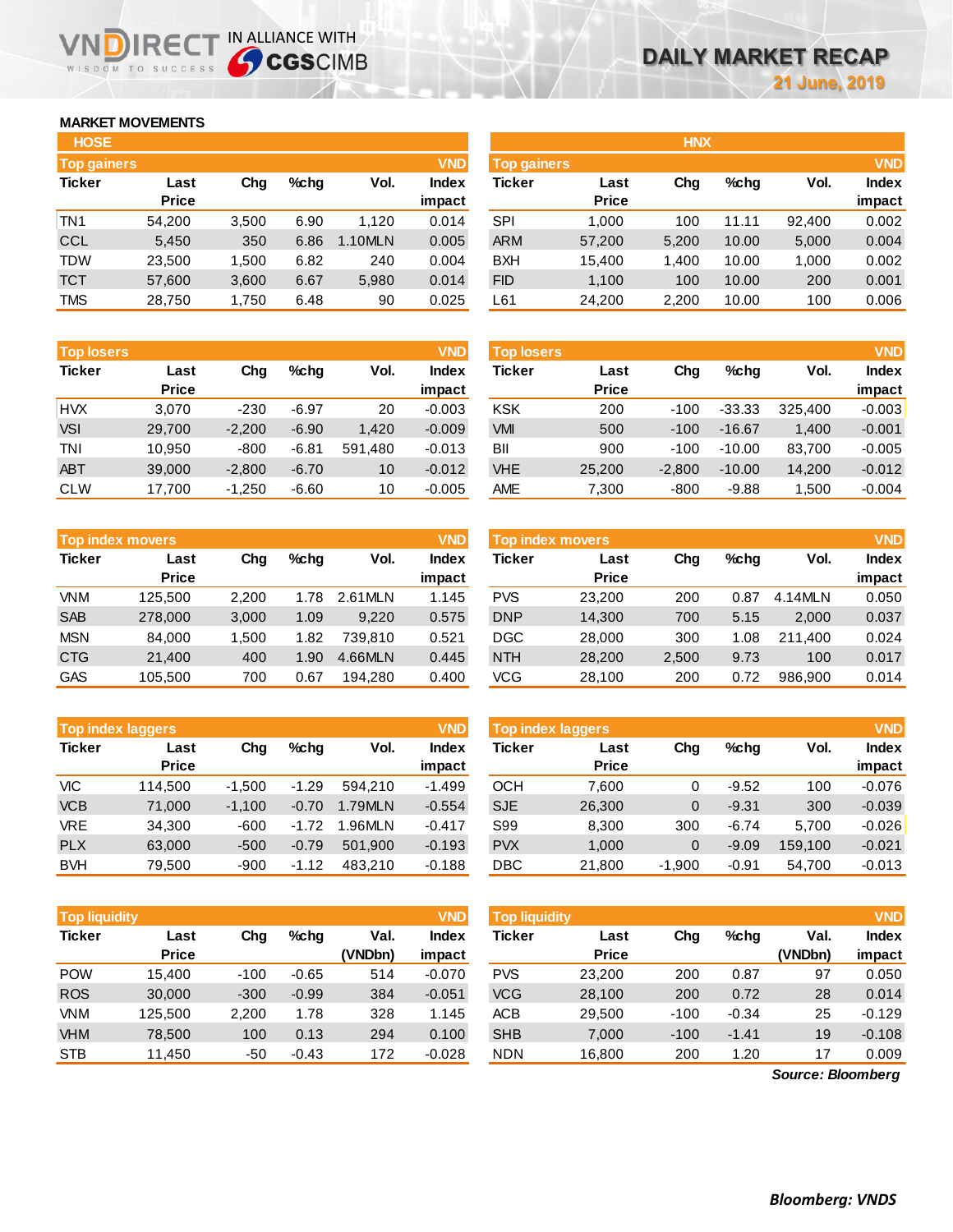## **FOREIGN ACTIVITIES**

| Volume (Mn'shs)       | <b>HOSE</b> | <b>HNX</b> | <b>Value (VND'bn)</b> | <b>HOSE</b> | <b>HNX</b> |
|-----------------------|-------------|------------|-----------------------|-------------|------------|
| <b>BUY</b>            | 56.6        | 0.3        | <b>BUY</b>            | 1.649.2     | 4.3        |
| % of market           | 27.8%       | $1.2\%$    | % of market           | 30.8%       | 1.2%       |
| <b>SELL</b>           | 77.9        | 0.3        | <b>SELL</b>           | 2,016.0     | 4.1        |
| % of market           | 38.2%       | $1.1\%$    | % of market           | 37.7%       | 1.1%       |
| <b>NET BUY (SELL)</b> | (21.31)     | 0.0        | <b>NET BUY (SELL)</b> | (366.8)     | 0.2        |

*Source: HSX, HNX*



|  |  | Foreign net buy/sell (30 days) in VND'bn |
|--|--|------------------------------------------|
|  |  |                                          |

**YTD ACCUMULATION Volume (Mln'shs) HOSE HNX Value (VND'bn) HOSE HNX BUY** 1,880.0 131.3 **BUY** 84,356.4 2,426.3 *% of market 9.8% 3.3% % of market 19.9% 1.4%* **SELL** 1,837.9 161.6 **SELL** 76,746.1 2,711.2 *% of market 9.6% 4.0% % of market 18.1% 1.6%* **NET BUY (SELL) 42.1 (30.3) NET BUY(SELL) 7,610 (284.9)** *Source: HSX, HNX*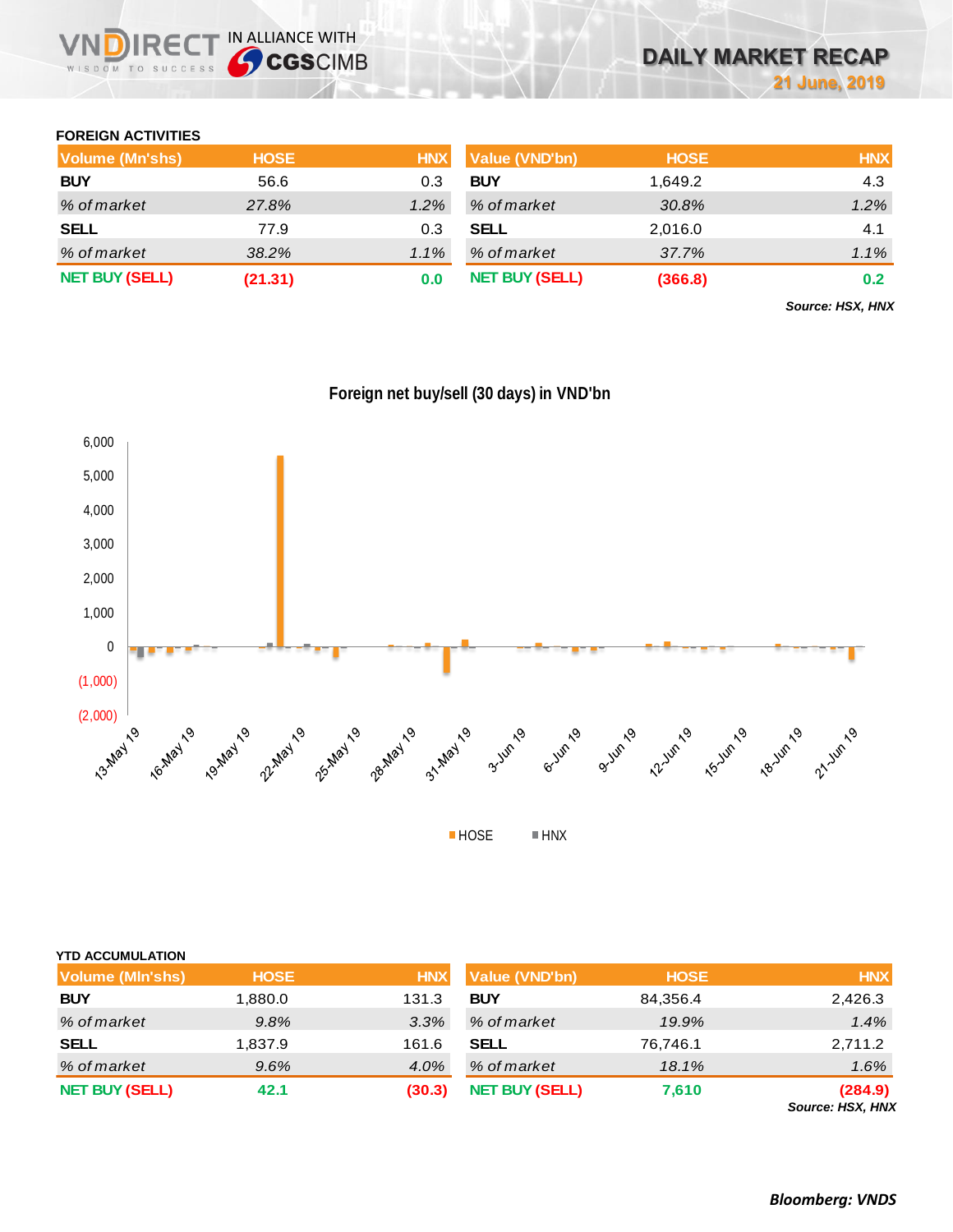## **FOREIGN ACTIVITIES**

WISDOM TO SUCCESS

 $R \in C$ 

IN ALLIANCE WITH

|               |                               | <b>HOSE</b> |         |       |               |                               |                      | <b>HNX</b> |         |       |        |
|---------------|-------------------------------|-------------|---------|-------|---------------|-------------------------------|----------------------|------------|---------|-------|--------|
|               | Top buy by foreigners (value) |             |         |       | <b>VND'bn</b> | Top buy by foreigners (value) |                      |            |         |       |        |
| <b>Ticker</b> | Last<br><b>Price</b>          | Chg         | $%$ chg | Value | <b>Index</b>  | Ticker                        | Last<br><b>Price</b> | Chg        | %chg    | Value | Index  |
|               |                               |             |         |       | impact        |                               |                      |            |         |       | impact |
| <b>POW</b>    | 15.400                        | $-100$      | $-0.65$ | 549.6 | $-0.070$      | <b>PVS</b>                    | 23,200               | 200        | 0.87    | 1.5   | 0.000  |
| <b>VNM</b>    | 125,500                       | 2,200       | 1.78    | 303.9 | 1.145         | <b>DGC</b>                    | 28,000               | 300        | 1.08    | 0.8   | 0.000  |
| <b>VHM</b>    | 78,500                        | 100         | 0.13    | 237.2 | 0.100         | <b>BCC</b>                    | 8,100                | $-100$     | $-1.22$ | 0.5   | 0.000  |
| <b>MSN</b>    | 84,000                        | 1,500       | 1.82    | 95.0  | 0.521         | TП                            | 51,000               | 0          | 0.00    | 0.3   | 0.000  |
| <b>VCB</b>    | 71,000                        | $-500$      | $-0.70$ | 84.7  | $-0.554$      | TIG                           | 3,500                | $-100$     | $-2.78$ | 0.3   | 0.000  |

|               | Top sell by foreigners (value) |        |         |       | <b>VND'bn</b>   | Top sell by foreigners (value) |                      |          |         |       | <b>VND'bn</b>   |
|---------------|--------------------------------|--------|---------|-------|-----------------|--------------------------------|----------------------|----------|---------|-------|-----------------|
| <b>Ticker</b> | Last<br><b>Price</b>           | Chg    | $%$ chg | Value | Index<br>impact | Ticker                         | Last<br><b>Price</b> | Chg      | %chg    | Value | Index<br>impact |
| <b>POW</b>    | 15.400                         | $-100$ | $-0.65$ | 464.2 | $-0.070$        | CEO                            | 11,500               | $-100$   | $-0.86$ | 1.7   | 0.000           |
|               |                                |        |         |       |                 |                                |                      |          |         |       |                 |
| <b>VNM</b>    | 125,500                        | 2.200  | 1.78    | 287.7 | 1.145           | <b>DBC</b>                     | 21,900               | $-1.900$ | $-7.98$ | 0.5   | 0.000           |
| VHM           | 78.500                         | 100    | 0.13    | 274.1 | 0.100           | <b>PMC</b>                     | 61,700               | 200      | 0.33    | 0.3   | 0.000           |
| <b>STB</b>    | 11,450                         | $-50$  | $-0.43$ | 149.7 | $-0.028$        | <b>PVS</b>                     | 23,200               | 200      | 0.87    | 0.2   | 0.000           |
| <b>DPM</b>    | 16.000                         | $-300$ | $-1.84$ | 96.3  | $-0.035$        | PTI                            | 17,600               | 0        | 0.00    | 0.2   | 0.000           |

|               | Top net buy by foreigners (value) |        |         |       | <b>VND'bn</b>          | Top net buy by foreigners (value) |                      |        |         |       | <b>VND'bn</b>          |
|---------------|-----------------------------------|--------|---------|-------|------------------------|-----------------------------------|----------------------|--------|---------|-------|------------------------|
| <b>Ticker</b> | Last<br><b>Price</b>              | Chg    | $%$ chg | Value | <b>Index</b><br>impact | Ticker                            | Last<br><b>Price</b> | Chg    | %chg    | Value | <b>Index</b><br>impact |
| <b>POW</b>    | 15.400                            | $-100$ | $-0.65$ | 85.5  | $-0.070$               | <b>PVS</b>                        | 23,200               | 200    | 0.87    | 1.3   | 0.000                  |
| <b>BVH</b>    | 79.500                            | $-900$ | $-1.12$ | 19.1  | $-0.188$               | <b>DGC</b>                        | 28,000               | 300    | 1.08    | 0.7   | 0.000                  |
| <b>HPG</b>    | 23.700                            | 100    | 0.42    | 18.6  | 0.063                  | <b>BCC</b>                        | 8.100                | $-100$ | $-1.22$ | 0.5   | 0.000                  |
| <b>VNM</b>    | 125,500                           | 2,200  | 1.78    | 16.1  | 1.145                  | TП                                | 51,000               | 0      | 0.00    | 0.3   | 0.000                  |
| E1VFVN30      | 14,410                            | 10     | 0.07    | 15.6  | 0.000                  | TIG                               | 3,500                | $-100$ | $-2.78$ | 0.3   | 0.000                  |

|               | <b>VND'bn</b><br>Top net sell by foreigners (value) |        |         |          |                 |            | Top net sell by foreigners (value) |              |         |         |                 |  |
|---------------|-----------------------------------------------------|--------|---------|----------|-----------------|------------|------------------------------------|--------------|---------|---------|-----------------|--|
| <b>Ticker</b> | Last<br><b>Price</b>                                | Chg    | %chg    | Value    | Index<br>impact | Ticker     | Last<br><b>Price</b>               | Chg          | %chg    | Value   | Index<br>impact |  |
| <b>STB</b>    | 11.450                                              | -50    | $-0.43$ | $-130.7$ | $-0.028$        | CEO        | 11.500                             | $-100$       | $-0.86$ | $-1.71$ | 0.000           |  |
| <b>DPM</b>    | 16.000                                              | $-300$ | $-1.84$ | $-90.8$  | $-0.035$        | <b>DBC</b> | 21,900                             | $-1.900$     | $-7.98$ | $-0.48$ | 0.000           |  |
| <b>NVL</b>    | 57,000                                              | $-600$ | $-1.04$ | $-47.2$  | $-0.167$        | <b>PMC</b> | 61.700                             | 200          | 0.33    | $-0.30$ | 0.000           |  |
| <b>HNG</b>    | 15,600                                              | $-150$ | $-0.95$ | $-44.5$  | $-0.040$        | PTI        | 17,600                             | $\mathbf{0}$ | 0.00    | $-0.20$ | 0.000           |  |
| <b>SBT</b>    | 17.100                                              | -50    | $-0.29$ | $-37.5$  | $-0.009$        | <b>NTP</b> | 34.800                             | 0            | 0.00    | $-0.18$ | 0.000           |  |

*21-Jun-19*

*Source: Bloomberg, HOSE, HNX*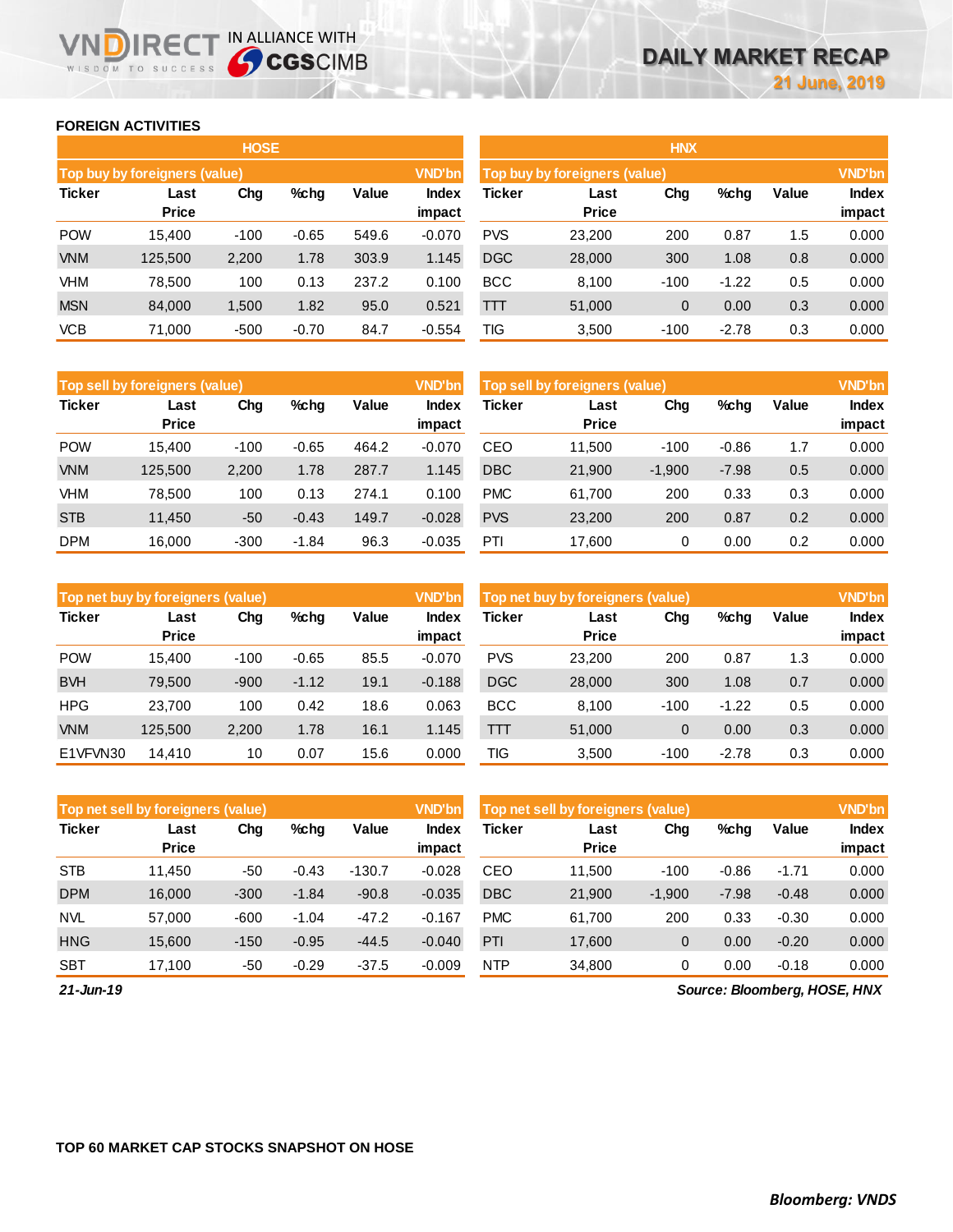# **DAILY MARKET RECAP**

|                        | <b>Sy CGS</b> CIMB<br>WISDOM TO SUCCESS |                  |                   |                   |                 |                                 |              | <b>DAILY MARKET RECAP</b> |                             |              |                           |              |             |
|------------------------|-----------------------------------------|------------------|-------------------|-------------------|-----------------|---------------------------------|--------------|---------------------------|-----------------------------|--------------|---------------------------|--------------|-------------|
|                        |                                         |                  |                   |                   |                 |                                 |              | <b>21 June, 2019</b>      |                             |              |                           |              |             |
|                        |                                         |                  |                   |                   |                 |                                 |              |                           |                             |              |                           |              |             |
| <b>No. Ticker</b>      | <b>Price</b>                            |                  | Price change (%)  |                   |                 | Mkt. Cap Outs. Vol. Float ratio |              |                           | Avail. Fil Ave. daily vol.  | P/E          | P/B                       | <b>ROE</b>   | <b>ROA</b>  |
|                        | <b>VND</b>                              | 1M               | 3M                | 6M                | <b>US\$mln</b>  | <b>MIn'shs</b>                  | $\%$         |                           | $% (30 \, \text{days-shs})$ | $\pmb{\chi}$ | $\boldsymbol{\mathsf{x}}$ | $\%$         | $\%$        |
| 1 VIC VM               | 114,500                                 | $-2.6$           | $-2.1$            | 12.3              | 16,439          | 3,346                           | 53.4         | 22.0                      | 397.347                     | 87.9         | 6.5                       | 8.9          | 1.4         |
| 2 VCB VM               | 71,000                                  | 4.9              | 6.6               | 30.3              | 11,299          | 3,709                           | 25.2         | 6.2                       | 619,234                     | 16.3         | 3.6                       | 24.5         | 1.5<br>16.7 |
| 3 VHM VM<br>4 VNM VM   | 78,500<br>125,500                       | $-9.5$<br>$-6.0$ | $-11.0$<br>$-7.7$ | 6.2<br>2.4        | 11,282<br>9,378 | 3,350<br>1,741                  | 30.3<br>46.2 | 33.8<br>40.8              | 848,466<br>636,774          | 17.4<br>23.5 | 6.1<br>7.7                | 57.0<br>34.4 | 28.0        |
| 5 GAS VM               | 105,500                                 | $-5.4$           | 6.6               | 15.0              | 8,664           | 1,914                           | 4.2          | 45.4                      | 285,681                     | 17.3         | 4.6                       | 27.0         | 18.5        |
| 6 SAB VM               | 278,000                                 | 5.4              | 11.5              | 12.6              | 7,650           | 641                             | 10.4         | 36.6                      | 35,279                      | 42.9         | 11.0                      | 28.0         | 19.6        |
| 7 BID VM               | 32,500                                  | $-1.7$           | $-6.6$            | $-4.4$            | 4,768           | 3,419                           | 4.4          | 26.9                      | 852,499                     | 15.1         | 2.1                       | 14.5         | 0.6         |
| 8 MSN VM               | 84,000                                  | $-8.0$           | $-1.2$            | 6.9               | 4,192           | 1,163                           | 25.0         | 8.4                       | 357,108                     | 18.5         | 3.2                       | 22.0         | 7.8         |
| 9 VRE VM               | 34,300                                  | $-4.7$           | $-0.6$            | 17.1              | 3,428           | 2,329                           | 100.0        | 16.7                      | 1,596,230                   | 33.2         | 2.8                       | 8.8          | 6.3         |
| 10 CTG VM              | 21,400                                  | 0.7              | $-3.2$            | 2.6               | 3,419           | 3,723                           | 15.8         | 0.0                       | 2,289,898                   | 14.5         | 1.1                       | 8.1          | 0.5         |
| 11 PLX VM              | 63,000                                  | $-4.0$           | 5.9               | 10.3              | 3,165           | 1,171                           | 7.3          | 8.4                       | 641,793                     | 18.5         | 3.3                       | 18.2         | 6.4         |
| 12 TCB VM              | 20,800                                  | $-13.5$          | $-20.3$           | $-23.8$           | 3,121           | 3,497                           | 81.6         | 0.0                       | 1,818,938                   | 8.6          | 1.4                       | 18.6         | 2.8         |
| 13 VJC VM              | 123,200                                 | 3.7              | 4.0               | $-0.8$            | 2,863           | 542                             | 53.1         | 10.2                      | 619,045                     | 12.5         | 4.8                       | 43.3         | 15.1        |
| 14 HPG VM              | 23,700                                  | $-6.4$           | $-3.7$            | 2.9               | 2,808           | 2,761                           | 51.1         | 12.5                      | 4,212,173                   | 8.0          | 1.6                       | 21.4         | 11.7        |
| 15 HVN VM              | 43,200                                  | 2.1              | <b>N/A</b>        | <b>N/A</b>        | 2,629           | 1,418                           | 2.7          | 20.1                      | 893,089                     | 24.7         | 3.4                       | 13.4         | 2.7         |
| 16 BVHVM               | 79,500                                  | 0.4              | $-17.2$           | $-16.5$           | 2,391           | 701                             | 31.1         | 23.6                      | 380,076                     | 49.0         | 3.7                       | 7.7          | 1.0         |
| 17 NVL VM              | 57,000                                  | $-3.4$           | 0.0               | $-10.2$           | 2,276           | 930                             | 32.2         | 31.5                      | 512,880                     | 15.5         | 2.7                       | 20.8         | 5.6         |
| 18 VPB VM              | 19,300                                  | 1.6              | $-8.1$            | $-6.8$            | 2,035           | 2,457                           | 69.0         | 0.0                       | 1,698,700                   | 7.1          | 1.3                       | 19.7         | 2.2         |
| 19 MBB VM              | 21,300                                  | 0.0              | $-6.6$            | 1.7               | 1,932           | 2,113                           | 55.2         | 0.0                       | 1,874,173                   | 7.1          | 1.3                       | 20.2         | 1.8         |
| 20 MWG VM<br>21 POW VM | 91,000<br>15,400                        | 3.2<br>0.0       | 3.5<br>0.7        | 4.6<br><b>N/A</b> | 1,729<br>1,548  | 443<br>2,342                    | 87.2<br>88.4 | 0.0<br>34.1               | 624,029                     | 12.7         | 4.0                       | 36.0<br>7.8  | 11.5<br>3.2 |
| 22 FPT VM              | 45,400                                  | $-1.1$           | 10.7              | 17.5              | 1,321           | 678                             | 82.0         | 0.0                       | 2,249,330<br>1,120,622      | 18.8<br>11.2 | 1.5<br>2.3                | 21.9         | 10.2        |
| 23 HDB VM              | 26,600                                  | $-1.8$           | $-14.2$           | $-9.4$            | 1,120           | 981                             | 72.6         | 5.3                       | 1,494,841                   | 9.2          | 1.7                       | 19.1         | 1.4         |
| 24 EIB VM              | 18,300                                  | $-0.5$           | 5.5               | 30.7              | 965             | 1,229                           | 79.0         | 0.2                       | 376,969                     | 45.3         | 1.5                       | 3.3          | 0.3         |
| 25 BHN VM              | 94,000                                  | $-10.3$          | 14.6              | 17.5              | 935             | 232                             | 0.9          | 31.4                      | 4,223                       | 46.8         | 5.0                       | 11.3         | 5.2         |
| 26 STB VM              | 11,450                                  | $-5.0$           | $-8.4$            | $-5.4$            | 886             | 1,804                           | 93.9         | 9.3                       | 2,445,063                   | 9.2          | 0.8                       | 9.1          | 0.6         |
| 27 TPB VM              | 23,600                                  | $-1.3$           | 11.6              | 17.4              | 861             | 851                             | 70.6         | 0.0                       | 1,083,753                   | 9.9          | 1.8                       | 21.5         | 1.5         |
| 28 ROS VM              | 30,000                                  | $-7.6$           | $-8.7$            | $-23.1$           | 731             | 568                             | 27.0         | 46.3                      | 9,835,078                   | 79.9         | 2.9                       | 3.7          | 2.0         |
| 29 PNJ VM              | 74,200                                  | $-7.0$           | $-1.6$            | 4.1               | 709             | 223                             | 68.5         | 0.0                       | 597,937                     | 15.5         | 4.1                       | 29.1         | 19.4        |
| 30 HNG VM              | 15,600                                  | 1.6              | 4.0               | $-0.6$            | 594             | 887                             | 23.7         | 48.2                      | 367,183                     | <b>N/A</b>   | 1.3                       | $-7.1$       | $-2.6$      |
| 31 DHG VM              | 103,500                                 | $-10.5$          | $-12.5$           | 29.4              | 581             | 131                             | 5.6          | 45.8                      | 14,224                      | 24.6         | 4.5                       | 19.0         | 14.7        |
| 32 KDH VM              | 24,350                                  | 4.8              | 0.3               | 0.8               | 562             | 538                             | 73.3         | 1.8                       | 176,221                     | 16.0         | 1.9                       | 12.2         | 8.5         |
| 33 SSIVM               | 25,100                                  | $-3.6$           | $-8.1$            | $-9.9$            | 548             | 509                             | 63.8         | 41.4                      | 1,204,191                   | 11.6         | 1.4                       | 11.9         | 4.7         |
| 34 REE VM              | 32,250                                  | $-3.3$           | $-0.8$            | 1.9               | 429             | 310                             | 84.4         | 0.0                       | 438,260                     | 5.7          | 1.1                       | 20.6         | 10.8        |
| 35 VGC VM              | 20,950                                  | <b>N/A</b>       | <b>N/A</b>        | <b>N/A</b>        | 403             | 448                             | 19.8         | 36.8                      | <b>N/A</b>                  | 15.1         | 1.5                       | 9.7          | 3.7         |
| 36 PPC VM<br>37 SBT VM | 28,950                                  | 2.7              | 20.4              | 59.9              | 398<br>385      | 321<br>525                      | 24.6<br>31.7 | 34.3                      | 531,777<br>1,291,706        | 7.9<br>22.7  | 1.6                       | 20.4<br>6.1  | 16.0<br>2.4 |
| 38 GEX VM              | 17,100<br>21,500                        | $-6.3$<br>$-5.9$ | $-6.0$<br>$-5.7$  | $-11.6$<br>$-8.1$ | 375             | 407                             | 64.7         | 91.2<br>32.7              | 669,941                     | 8.3          | 1.5<br>1.6                | 19.1         | 6.1         |
| 39 PDR VM              | 25,550                                  | 5.1              | 14.3              | 19.7              | 359             | 328                             | 37.7         | 40.7                      | 996,442                     | 13.3         | 2.3                       | 19.7         | 6.2         |
| 40 VHC VM              | 87,000                                  | $-5.4$           | $-4.1$            | $-3.2$            | 345             | 92                              | 37.5         | 65.2                      | 297,875                     | 4.9          | 1.9                       | 46.0         | 29.5        |
| 41 SCS VM              | 160,200                                 | $-0.6$           | $-3.4$            | 9.7               | 344             | 50                              | 99.1         | 29.1                      | 11,037                      | 20.8         | 10.7                      | 48.6         | 43.6        |
| 42 PHR VM              | 58,900                                  | 0.2              | 4.8               | 78.8              | 342             | 135                             | 33.0         | 41.3                      | 543,490                     | 12.1         | 2.9                       | 24.0         | 13.6        |
| 43 GMD VM              | 26,150                                  | $-2.8$           | $-3.9$            | $-4.2$            | 333             | 297                             | 63.2         | 0.0                       | 298,276                     | 11.6         | 1.3                       | 11.3         | 7.1         |
| 44 NT2 VM              | 26,500                                  | $-7.2$           | $-3.6$            | 4.5               | 327             | 288                             | 32.1         | 26.3                      | 235,100                     | 10.8         | 2.0                       | 15.5         | 7.5         |
| 45 CTD VM              | 97,500                                  | $-15.7$          | $-31.3$           | -38.5             | 320             | 76                              | 85.6         | 3.0                       | 64,260                      | 5.7          | 0.9                       | 16.9         | 9.5         |
| 46 HCM VM              | 24,000                                  | $-6.1$           | $-17.2$           | $-4.8$            | 315             | 306                             | 76.5         | 43.9                      | 396,751                     | 11.9         | 1.0                       | 14.1         | 7.3         |
| 47 NLG VM              | 30,150                                  | $-2.1$           | 12.5              | 11.7              | 309             | 239                             | 61.0         | 0.0                       | 1,015,801                   | 7.2          | $1.5$                     | 21.6         | 9.9         |
| 48 PVD VM              | 18,800                                  | $-11.3$          | 8.7               | 17.9              | 309             | 383                             | 49.4         | 28.6                      | 4,044,017                   | 21.1         | 0.5                       | 2.7          | 1.7         |
| 49 TCH VM              | 20,100                                  | $-5.4$           | $-11.8$           | 2.0               | 305             | 353                             | 50.0         | 41.4                      | 761,225                     | 25.2         | 1.6                       | 6.4          | 5.0         |
| 50 VPI VM              | 41,800                                  | 0.5              | $-0.1$            | $-0.8$            | 287             | 160                             | 100.0        | 40.5                      | 357,250                     | 15.9         | 3.0                       | 20.6         | 8.1         |
| 51 DXG VM              | 19,100                                  | 0.5              | $-15.1$           | $-21.1$           | 287             | 350                             | 68.8         | 1.6                       | 867,009                     | 5.7          | 1.3                       | 25.1         | 9.3         |
| 52 KBC VM              | 14,200                                  | 0.7              | $-3.4$            | $-3.7$            | 286             | 470                             | 75.4         | 27.2                      | 1,919,258                   | 10.7         | 0.7                       | 7.1          | 3.8         |
| 53 DPM VM<br>54 HT1 VM | 16,000<br>16,150                        | $-9.3$<br>$-1.5$ | $-20.0$<br>4.9    | $-25.6$<br>12.9   | 269<br>264      | 391<br>382                      | 38.1<br>20.0 | 26.6<br>42.7              | 379,921                     | 12.4         | 0.8<br>1.2                | 7.2<br>12.6  | 5.2         |
| 55 LGC VM              | 29,850                                  | 10.6             | $-15.4$           | $-15.4$           | 247             | 193                             | <b>N/A</b>   | 4.0                       | 223,358<br>4,728            | 9.3<br>28.3  | 2.1                       | 7.8          | 6.3<br>2.0  |
| 56 CII VM              | 22,600                                  | $-3.6$           | $-8.9$            | $-12.6$           | 240             | 248                             | 83.4         | 16.5                      | 407,002                     | 67.1         | 1.1                       | 1.7          | 0.4         |
| 57 HPX VM              | 26,800                                  | 2.3              | 11.7              | 4.7               | 230             | 200                             | 90.3         | 35.2                      | 302,796                     | 12.0         | 2.1                       | 19.4         | 6.5         |
| 58 VCIVM               | 32,700                                  | 3.5              | $-18.9$           | $-28.1$           | 229             | 163                             | 65.7         | 62.5                      | 130,626                     | 6.5          | 1.5                       | 24.7         | 12.7        |
| 59 PAN VM              | 29,100                                  | $-15.4$          | $-25.2$           | $-20.1$           | 212             | 170                             | 47.3         | 3.7                       | 48,705                      | 16.8         | 1.4                       | 8.8          | 3.5         |
| 60 VCF VM              | 181,000                                 | $-1.6$           | 21.5              | 23.8              | 206             | 27                              | 0.6          | 48.4                      | 372                         | 8.0          | 3.2                       | 49.3         | 31.1        |
|                        |                                         |                  |                   |                   |                 |                                 |              |                           | <b>Source: Bloomberg</b>    |              |                           | 21 Jun       |             |

**VNDIRECT IN ALLIANCE WITH**